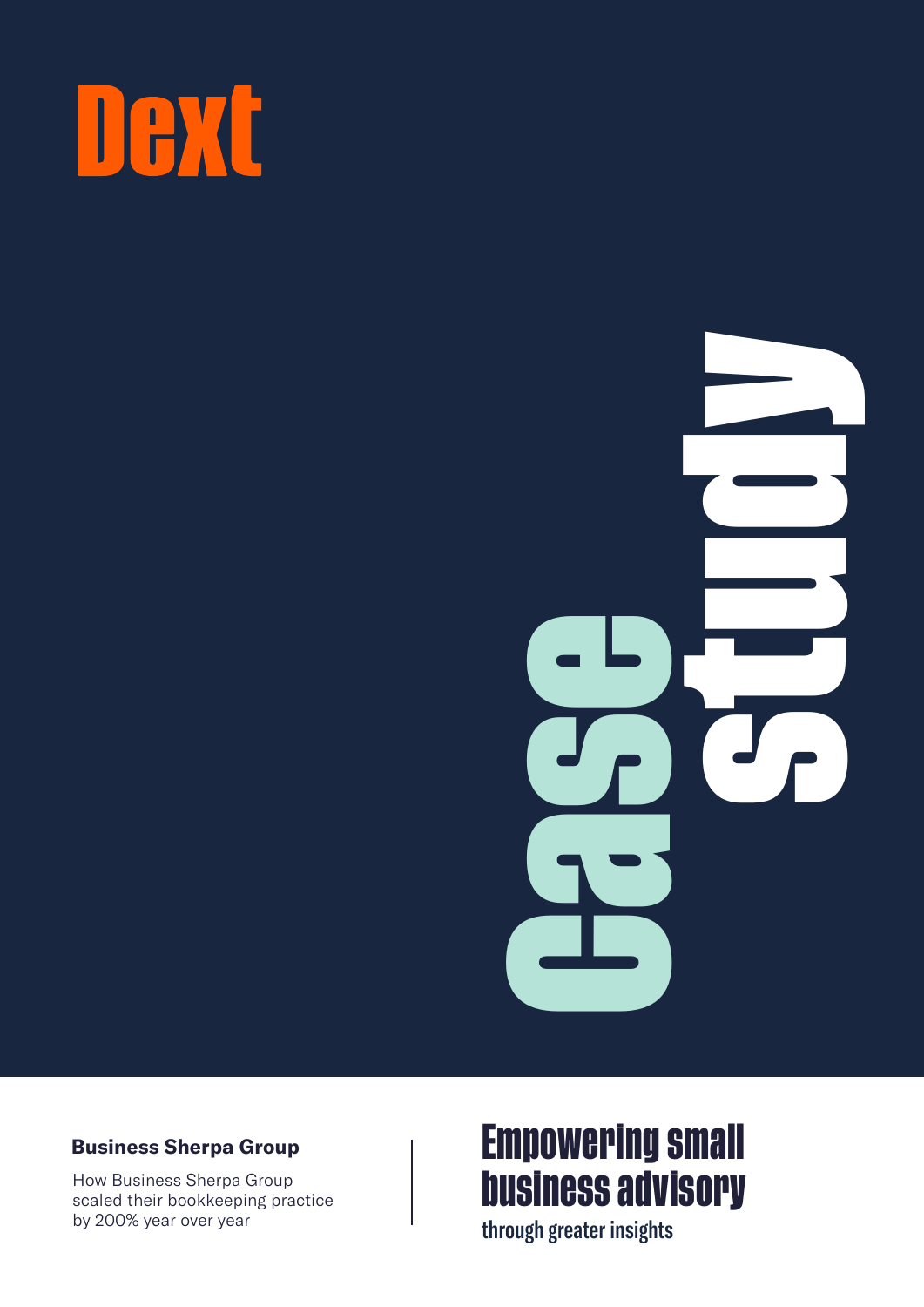# DAXE

66 **With COVID, nobody can go into the office anymore,and their accounting essentially stops -that's terrible for small business. You need cloud accounting to solve this."**



**Brandon Brown** Financial Controller [Business Sherpa Group Inc.](https://www.businesssherpagroup.com/)



#### $\bigcap_{n=1}^{\infty}$ **About**

[Business Sherpa Group](https://www.businesssherpagroup.com/) exists to help small and medium businesses conquer their financial challenges and develop the insights they need to grow. Business Sherpa Group offers a whole stack of services to lessen the challenges that small and medium businesses face when handling their operations—operating in spaces like HR, Recruitment, and Bookkeeping.

Brandon Brown and his team at Business Sherpa Group work tirelessly to develop and deploy the best tools for their diverse pool of clients. Focused on Bookkeeping, Brandon and his team are searching for tools that can unlock deeper insights and power new levels of advisory. With his keen focus on optimizing the tools at his disposal, Brandon found Dext and began to deploy it as the solution they needed to elevate the services possible within their bookkeeping practice.

### **Opportunity**

 $\binom{N}{N}$ 

As an early adopter of accounting tech, Brandon understood the unique advantage of an agile and advanced tech stack. Brandon understood that pushing technology would allow them to create more efficiencies and internal optimizations, driving productivity and new revenue opportunities. To help create a comprehensive tech stack for their bookkeeping clients, Brandon and the team and Business Sherpa Group turned to Dext to deliver the services they needed. They sought a tool that would allow for quick and seamless communication, remote capabilities, and a way for them to go beyond the routine in-person traditional bookkeeping.

Brandon and his team realized that the clients they were servicing could benefit significantly from cloud accounting. But converting their clients from traditional bookkeeping methods to cloud-based wasn't always easy change is intimidating, especially when it comes to finances. But as COVID stormed onto the scene, it became more of a need than a want.



Business Sherpa Group saw extensive growth throughout the last year, especially within their bookkeeping practice. Brandon noted that COVID and the new remote environment had been a prominent player in that growth. He recognized that, "With COVID, nobody can go into the office anymore, and their accounting essentially stops -that's terrible for small business. You need cloud accounting to solve this." By rolling out Dext for their accounting practice, Business Sherpa Group met their clients where they were and enabled cloud accounting to drive new results.

For Brandon and his team, Dext provided the comprehensive solution that included the needed flexibility to work with the array of accounting software that his clients would use. Although Business Sherpa Group had a recommended internal tech stack, many of their clients were employing an